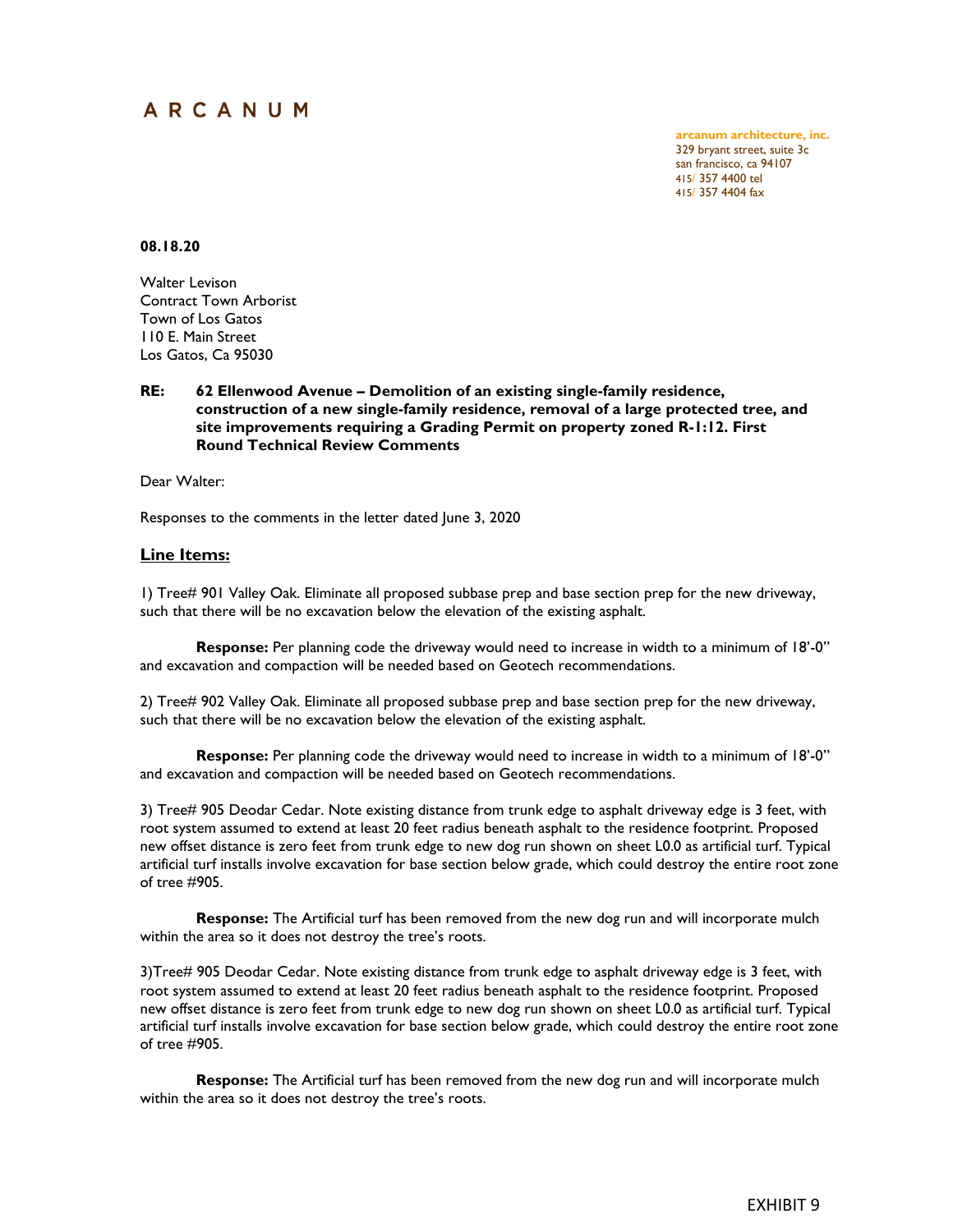4) Tree #906 Deodar Cedar. Current asphalt is roughly 3 feet from trunk edge. Roots assumed to extend at least 20 feet radius to existing residence.

**Response:** Gravel pathway has been removed near dog run and stepping stones will be incorporated.

5) Tree# 907 Deodar Cedar. Current asphalt is roughly 3 feet from trunk edge. Roots assumed to extend at least 20 feet radius to existing residence.

**Response:** Gravel pathway has been removed near dog run and stepping stones will be incorporated.

6) Tree# 908 Deodar Cedar. Current asphalt roughly 3 feet from trunk edge, assumedly with poorly compacted base section. Proposed walkway will encroach to approx. the same distance from trunk edge (3 feet offset) with possible severe root loss. Proposed SD storm drain pipe trench shown on sheet C3.1 will encroach to roughly 8 feet offset from trunk edge.

**Response:** Gravel pathway has been removed near dog run and stepping stones will be incorporated. See Civil response letter regarding SD placement.

7) Tree #909 Coast Live Oak. Distance from existing residence: 19 feet. Distance from proposed narrow walkway: 3.5 feet. Distance from proposed spa and wide walkway: 8 feet. Proposed SD storm drain pipe trench per sheet C3.1 is 8 to 9 feet from trunk edge.

**Response:** Gravel pathway has been removed near dog run and stepping stones will be incorporated. Spa (hot tub) has been removed in this area and has been relocated on the opposite side of the property. Patio foot print has narrowed to 11'-0" to lessen to patio footprint. See Civil response letter regarding SD placement.

8)Tree# 910 Coast Live Oak. Pool patio will encroach to within 12 feet southwest of trunk edge, and finish elevation indicates the patio surface will be approximately at existing soil grade, which means that the proposed new patio base section would be excavated down approximately 18 to 24 inches below existing grade.

**Response:** The pavement foot print near tree #910 has been reduced to more than 50% of the area within the drip zone compared to the previous design.

9) Tree#915 European Birch. Proposed storm drain pipe trench shown on sheet C3.1 is 6 to 7 feet offset from trunk edge.

**Response:** See civil response letter for storm drain pipe trench adjustments.

10) Tree# 916 Valley Oak. Note tree is lopsided eastward, in close proximity to the proposed solar cell array area. But given that the tree is slightly north of the array, there may not be any solar access issues affecting the panels, since the typical sun track arc throughout the year will either be canted southward (winter/spring) or directly overhead (summer). Proposed storm drain pipe trench shown on sheet C3.1 is 6 to 7 feet offset from trunk edge

**Response:** See civil response letter for storm drain pipe trench adjustments.

11) Tree# 921 Douglas Fir. Existing deep excavation is 16 feet offset from trunk. Existing putting green has damaged the root system of this tree most likely, and the tree has been limbed up (pruned) to remove all lower elevation limbs. The tree may not actually be worth retaining, given its current impacted state. Sheet C2.1 shows new retaining wall at 8 feet from trunk edge, which would be a severe violation of the Critical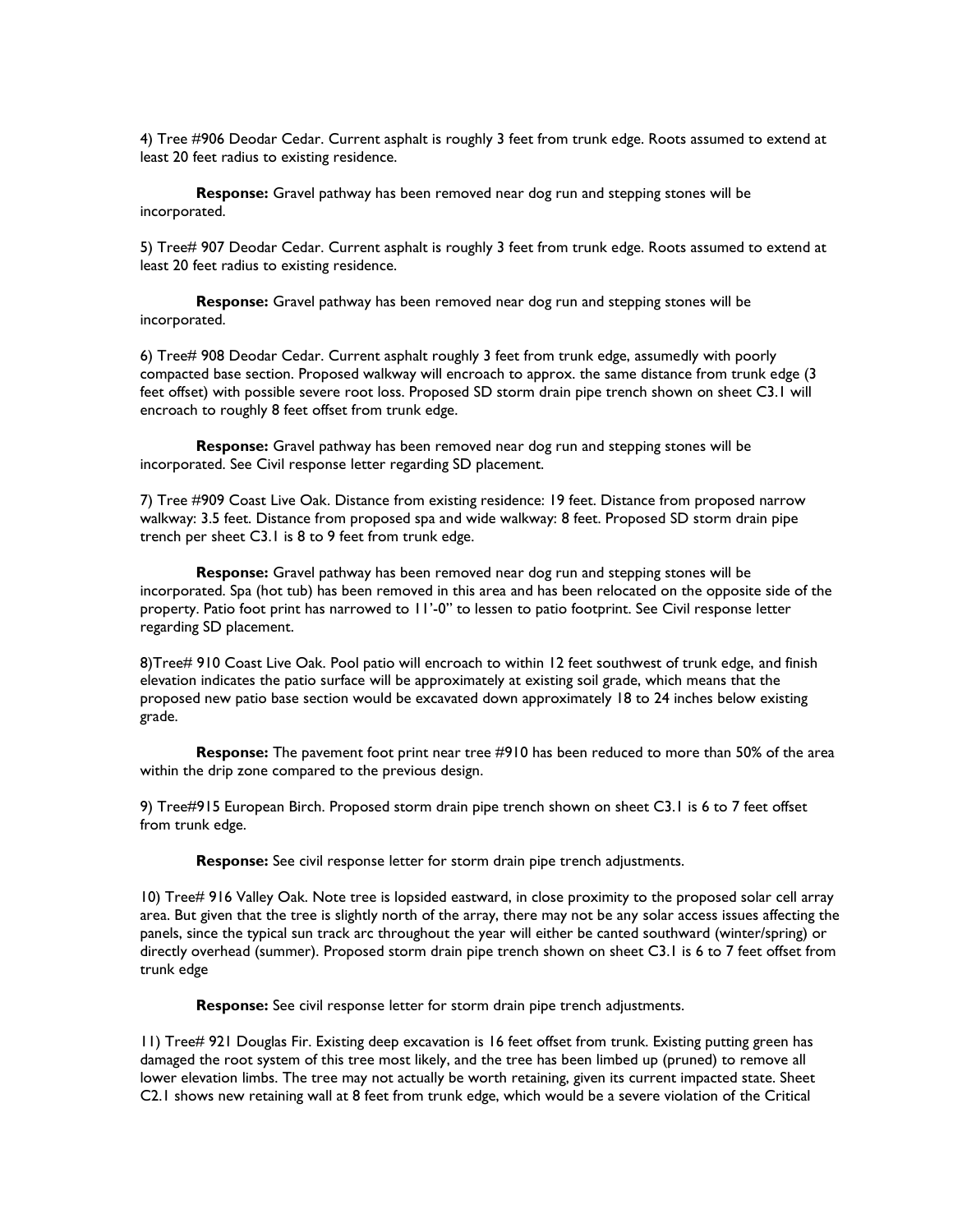#### Root Zone.

**Response:** Given the design of the project and recommendation from the Arborist, Tree #921 will be planned to be removed.

12) Tree# 923 Valley Oak. Existing distance from trunk edge to deep excavation cuts ranges from 17 to 30 feet +/-. Existing putting green extent of damage to lateral woody roots is unknown. Proposed new storm drain SD deep trench to be rough 10 or 11 feet offset from trunk edge per sheet C3.1. Proposed new outdoor restroom facility shown between 12 and 19 feet offset from trunk on sheet C2.1. Proposed new putting area (turf) base section excavation depth unknown (see landscape sheet L0.0)

**Response:** The putting green has been removed from the scope of the project. Please see civil and architecture response.

13) Tree# 924 Per applicant's plan, tree to be removed

#### **Response:** None

14) Tree #925 Valley Oak. The existing residence foundation is 7 feet south, 5 feet west, and 11 feet east of trunk edge. The existing concrete patio is assumed to have a deep baserock base foundation that likely required excavation and re-compaction during installation, resulting in severe root loss to the tree. It is not clear as to how tree #925 has survived through severe root loss on four sides of the root zone, at distances all less than the Critical Root Zone structural stability minimum offsets. Proposed new work will encroach to distances approximately at (or farther than) existing 100-year-old residence foundation footing conditions. Given that this tree is already in "poor" overall condition per the CTA's tree data table, it may prematurely die within 10 to 15 years, regardless of proposed new construction buildout.

**Response:** Tree is planned to remain. If tree regresses further in health, the tree will be re-evaluated and removed at a later time if needed.

15) Tree #950 Coast Redwood. Existing root zone intact. Neighbor-owned tree (not surveyed by project team) appears to be located near to where the proposed wooden steps will encroach in closest proximity to the north property line fence. Proposed wooden steps will be approximately 5 to 6 feet offset from the trunk edge of this tree. The impacts of the steps in terms of root loss to redwood #950 will depend on whether the stairs are simply supported by standard 4X4 wooden posts in dug pier holes in the ground, or whether the stair system will involve more substantial engineered landings and foundation footings in addition to smalldiameter piers/posts. Note that significant damage to this tree's root system is not an option, given that the tree is relatively very valuable, and owned by the neighbor to the north. Applicant shall verify proposed wood step footing types and layout.

**Response:** Pathway will consist of uncompacted gravel and steps will simply be 4x4 or 6x6 timber garden steps with #4 rebar driven to the ground on either side to fasten it. Any critical roots will be avoided as much as possible.

16) Tree #951 Valley Oak. Neighbor-owned valley oak specimen was not plotted by applicant's project team. Trunk location appears to be 6 feet to 8 feet southwest of the property line wall. Applicant shall plot accurate trunk location of this neighbor tree on sheets for review by Town planning division. The canopy extends some 25 to 30 feet over the property line into the 62 Ellenwood lot. Sheet C3.1 shows a stormwater detention system that will cut to within 6 feet of property line.

**Response:** Location of Valley Oak Tree#951 has been added to the plans. The detention system has been relocated on the opposite end of the property, closer to the pool equipment and away from trees drip zone.